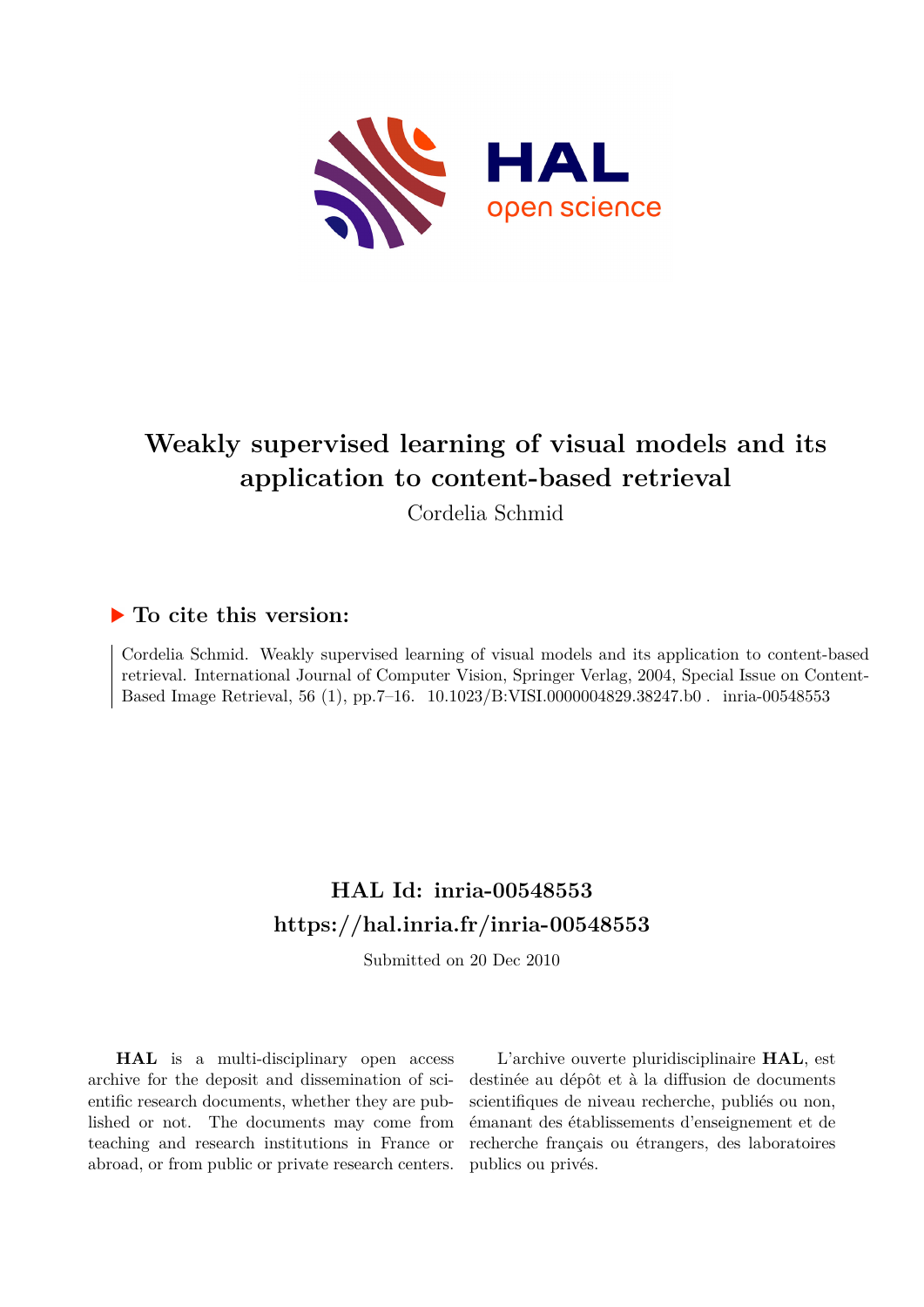# Weakly supervised learning of visual models and its application to content-based retrieval

Cordelia Schmid

INRIA Rhône-Alpes, 655 av. de l'Europe, 38330 Montbonnot, France Cordelia.Schmid@inrialpes.fr

#### **Abstract**

This paper presents a method for weakly supervised learning of visual models. The visual model is based on a two-layer image description: a set of "generic" descriptors and their distribution over neighbourhoods. "Generic" descriptors represent sets of similar rotational invariant feature vectors. Statistical spatial constraints describe the neighborhood structure and make our description more discriminant. The joint probability of the frequencies of "generic" descriptors over a neighbourhood is multi-modal and is represented by a set of "neighbourhood-frequency" clusters. Our image description is rotationally invariant, robust to model deformations and characterizes efficiently "appearancebased" visual structure. The selection of distinctive clusters determines model features (common to the positive and rare in the negative examples). Visual models are retrieved and localized using a probabilistic score. Experimental results for "textured" animals and faces show a very good performance for retrieval as well as localization.

Keywords: visual model, two-layer image description, weakly supervised learning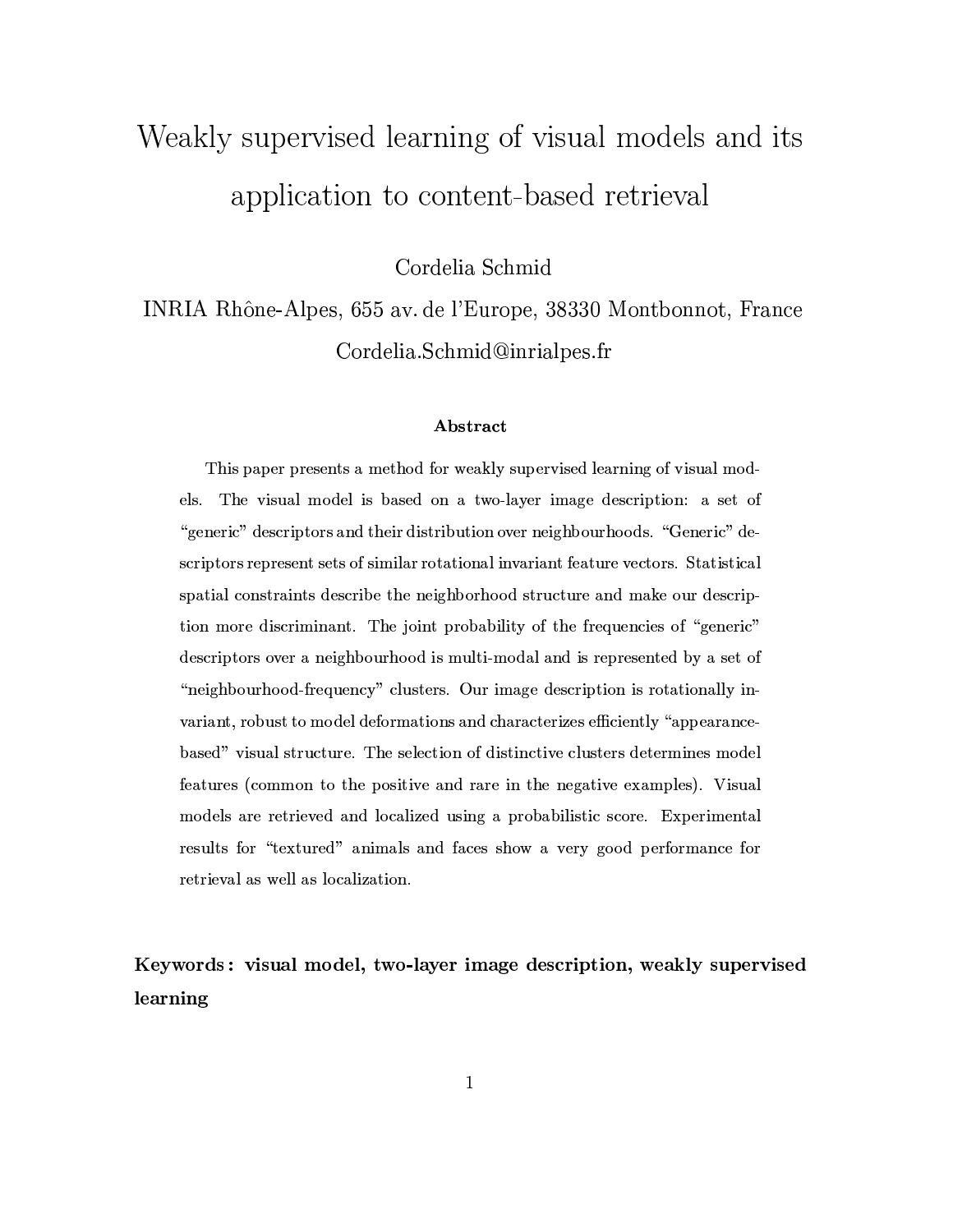#### Introduction  $\mathbf{1}$

The growing number of images has increased the need for tools which automatically determine image content. While tools based on keywords exist, they have two major drawbacks. Firstly, each image has to be described by keywords which is extremely time consuming. Secondly, the expressive power of keywords is limited and cannot be exhaustive. Consequently, a significant need for image content based tools exists, for example in stock photo agencies.

The first image retrieval systems were based on the comparison of global signatures, such as colour or texture histograms [16]. Results of these systems have shown to be unsatisfactory, as they do not represent the "semantic" image content; they are unable to find images containing instances of a model, as for example faces or zebras. More recent approaches learn visual models and localize them in the image. This issue has for example been addressed in the context of face detection  $[23, 28]$ .

A visual model has to capture the variability of a set of training images. Note that training images include in general negative examples which improve the description of the distribution. Visual models differ in the image description and in the learning algorithm. Images are for example described by global greyvalue patches [24], geometric relations of parts  $[1, 28]$  or statistical models  $[10, 20]$ . Note that models based on geometric shape are limited to rigid, spatially similar objects, as for example faces and cars.

To learn a visual model, most approaches either determine a discriminant function or a generative model of the distribution. Discriminant functions can for example be learnt with a support vector machine [25] which has been successfully applied to the detection of pedestrians [17]. A simple way to describe distributions are Gaussian mixture models  $[5]$  which can for example be used to describe facial features  $[27]$ . The training process can be either supervised or weakly supervised. Supervised algorithms require the manual extraction of regions or features  $[20, 24]$ . In the weakly supervised case [19, 28] images are labelled as positive or negative which avoids time consuming manual intervention. In this case significant parts have to be determined auto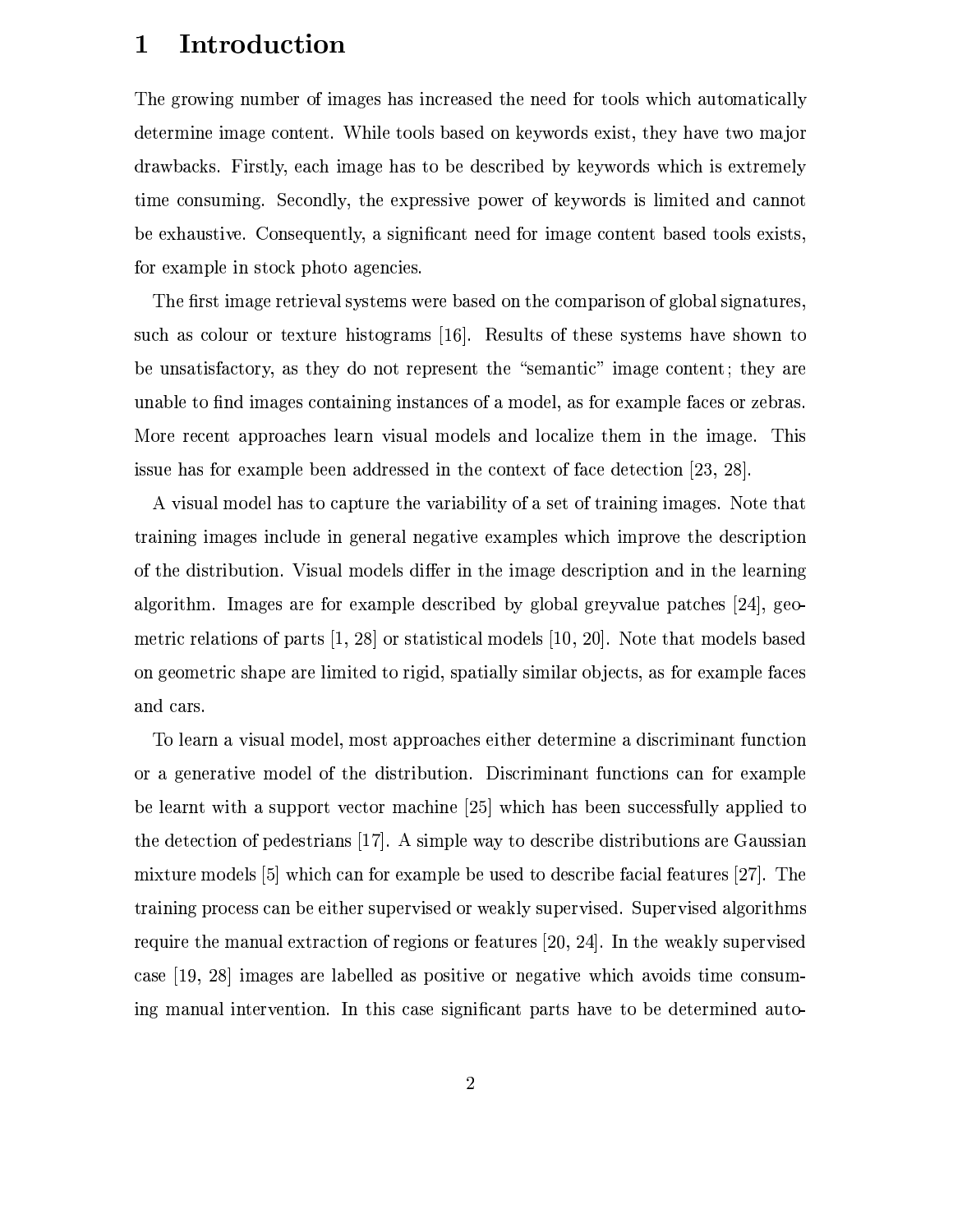matically which presents an additional difficulty. The benefit of weakly supervised learning of visual structure represented by "generic" descriptors and the joint probability of their frequencies over neighbourhoods has been described by Schmid [22]. This approach learns a flexible statistical image description and selects the significant structure of objects without manual intervention. It is described in detail in this paper.

The steps of the approach are the following:

- 1. Computation of "generic" descriptors (cf. section 2). Rotationally invariant "Gabor-like" feature vectors are extracted for all pixel locations. A clustering algorithm then groups similar vectors together, that is determines the "generic" descriptors.
- 2. Computation of the joint probability of frequencies of "generic" descriptors over neighbourhoods (cf. section 3). These probabilities are multi-modal and are represented by a set of "neighbourhood-frequency" clusters.
- 3. Selection of distinctive "neighbourhood-frequency" clusters (cf. section 4). This determines the visual model, that is background patterns are eliminated and distinctive model patterns are kept.

Our two-layer representation is able to represent textures, for example the stripes of a zebra, as well as highly structured patterns such as parts of a face. Note that both layers are invariant to rotation and that for example horizontal and vertical stripes of a zebra are grouped together. This makes the method robust to model deformations, as for example in the case of a zebra sitting instead of standing upright. To retrieve and localize instances of the visual model, we introduce a probabilistic score in section 5. Results are shown in section 6.

#### $\overline{2}$ Generic descriptors

We represent local greyvalue structure by rotationally invariant feature vectors which are computed at each pixel location. These multi-dimensional feature vectors are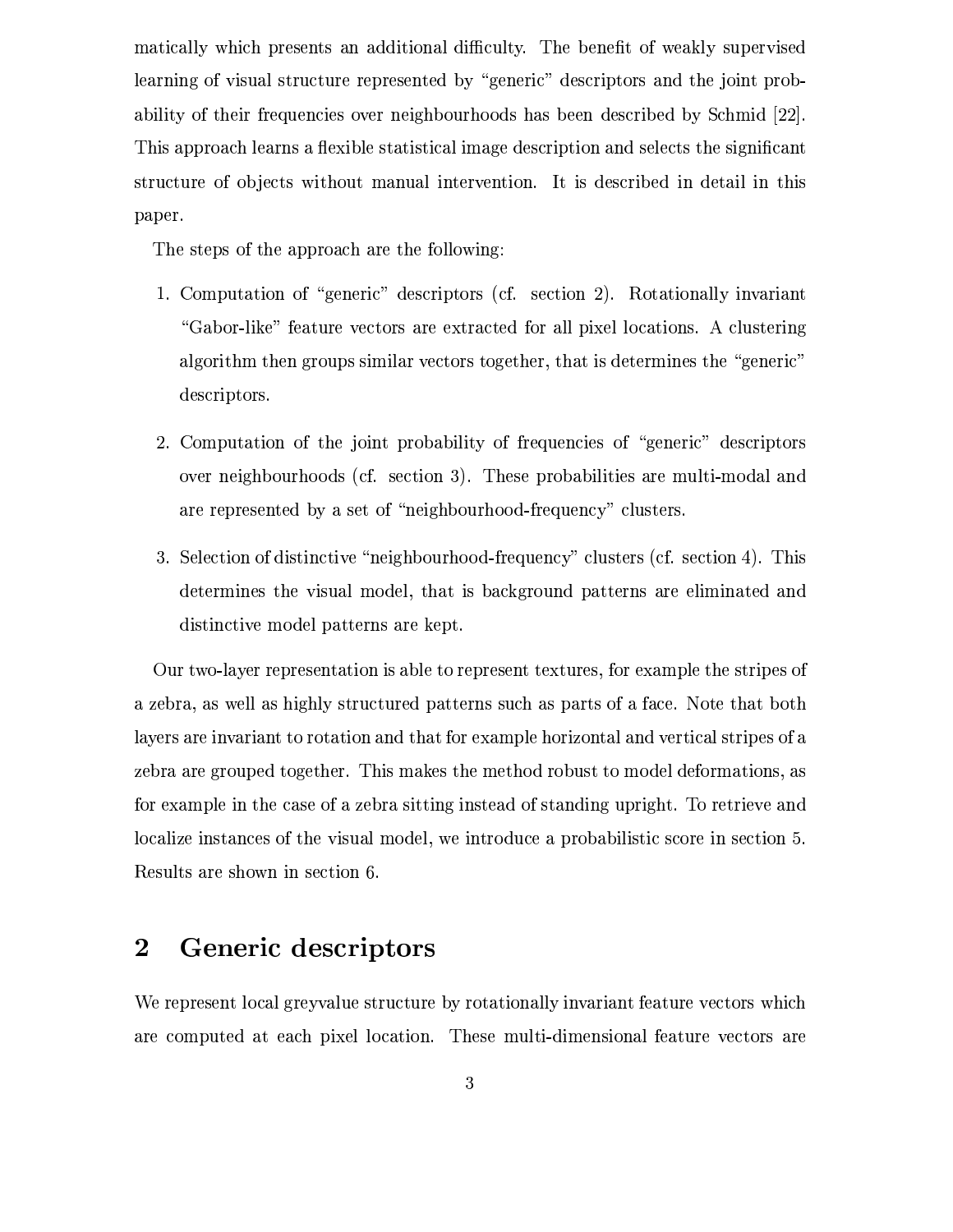in the following referred to as greyvalue descriptors. Greyvalue structures can be repeated in the image (in the case of texture) or between images (similar visual structure); they can also be similar over a region. To summarize the information, it is therefore appropriate to form groups of similar descriptors and describe them by their mean and variance. These groups are obtained by clustering multi-dimensional feature vectors and are in the following referred to as "generic" descriptors. Similar descriptors have been proposed previously. Rikert et al. [20] use a simple clustering algorithm to extract clusters of similar descriptors from a large set of sample images and then select significant clusters. Malik et al. [14] use the k-means algorithm to cluster descriptors of one image. They call the centers "textons" and use histograms of "textons" for a compact texture representation.

#### 2.1 Greyvalue descriptors

Our greyvalue descriptors  $d_i$  are computed for each image location  $p_i$ . They are rotationally invariant and are obtained by convolution with isotropic "Gabor-like" filters. These filters combine frequency and scale:

$$
F(x, y, \tau, \sigma) = F_0(\tau, \sigma) + \cos\left(\frac{\sqrt{x^2 + y^2} \pi \tau}{\sigma}\right) e^{-\frac{x^2 + y^2}{2\sigma^2}}
$$

where  $\tau$  is the number of cycles of the harmonic function within the Gaussian envelope of the filter, commonly used in the context of Gabor filters [7].  $F_0(\tau, \sigma)$  is added to obtain a zero DC component. This makes the filters robust to illumination changes  $[4]$ , as we obtain invariance to intensity translations. For our experiments we use 13 filters with scales  $\sigma$  between 2 and 10 and  $\tau$  between 1 and 4. For smaller scales only small  $\tau$ are used to avoid high frequency responses. A comparison of different descriptors [26] has shown that our descriptors perform equivalently well compared to [8, 20, 21] who use 24 filters or more. Furthermore, we have observed that our "Gabor-like filters" outperform rotational invariant combinations of derivatives [9].

Our experimental results show robustness to limited scale changes. However, invariance to scale changes requires the use of scale invariant descriptors [13, 15]. These descriptors use scale selection to determine the appropriate scale for computation.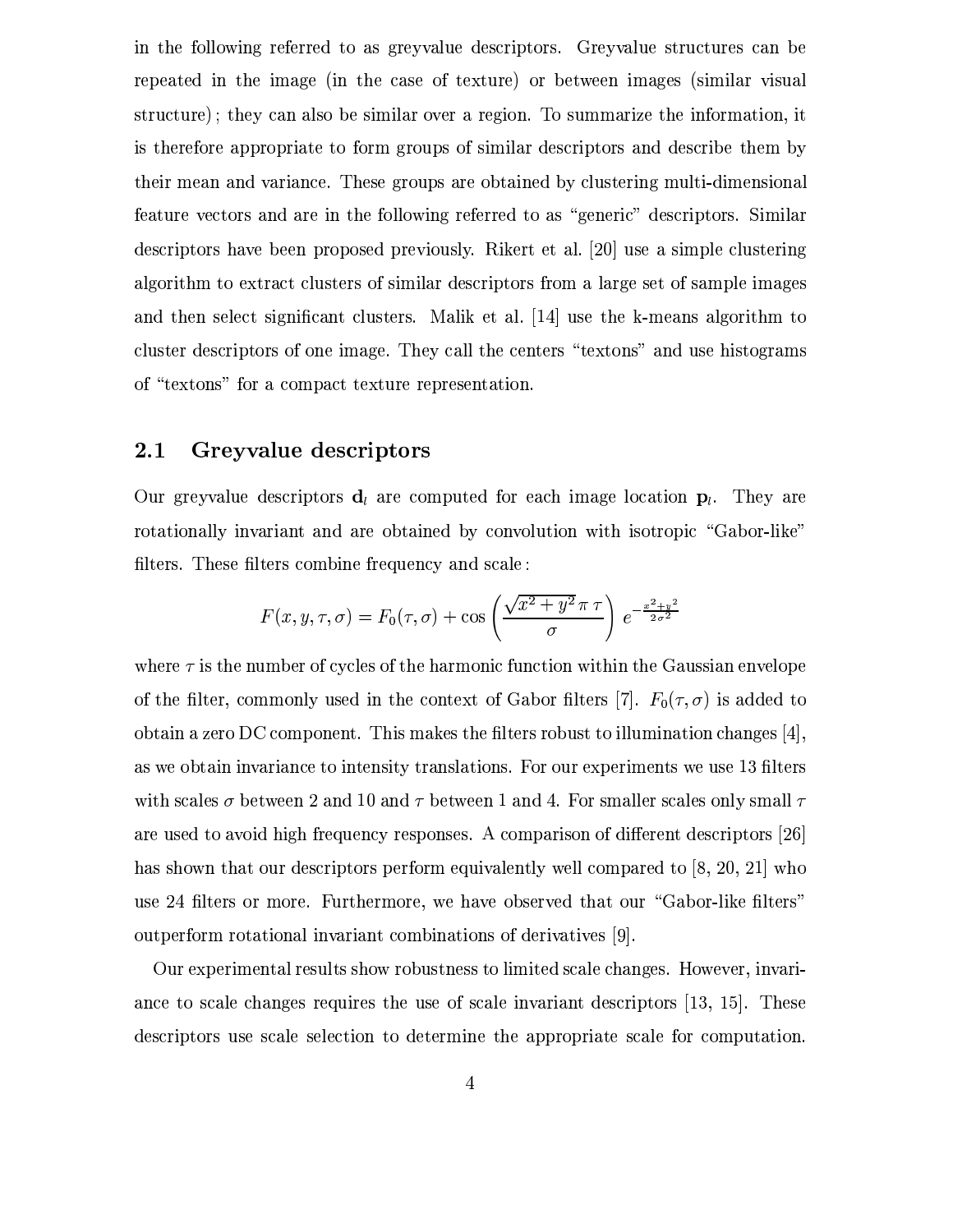Initial results for texture representation with scale invariant descriptors has shown very promising results in the presence of significant scale changes [12].

#### Extraction of "generic" descriptors  $2.2$

"Generic" descriptors are groups of similar greyvalue descriptors. These groups are obtained by clustering with a k-means algorithm [3]. We extract "generic" descriptors separately for the set of positive and negative sample images. Negative images are included to obtain a more descriptive set of "generic" descriptors which permit to eliminate non-model descriptors.

The k-means algorithm finds k centers such that after assigning each data vector to the nearest center, the sum of the squared distance from the centers is minimized. Note that the k-means algorithm will only achieve a local minimum of this criterion. Our algorithm first normalizes the descriptors  $d_l$  using their mean and variance to avoid scaling effects. The Euclidean distance is then used to compare descriptors. We iteratively choose k centers such that after assigning each data vector to the nearest center, the sum of the squared distance from the centers decreases. Once the algorithm has converged to k clusters with centers  $\mu_i$ , the covariance matrix  $\Sigma_i$ of each cluster is computed using the descriptors assigned to it. Our  $k$  clusters are described by  $C_i = (\mu_i, \Sigma_i)$ .

The number of clusters k depends on the context and is difficult to be chosen automatically. In the context of region segmentation, a small number of clusters is required, for example in  $\lbrack 2\rbrack$  the number varies between 2 and 5. In this case clusters have a significant variance. This is not appropriate in our context, as such clusters are not sufficiently distinctive. A more significant number of clusters is therefore required [14, 20]. The cluster number  $k$  was set to 50 for all our experiments. This number has been determined experimentally.

Figure 1 shows three "generic" descriptors (clusters) for the cheetah image on the left. These clusters have been selected manually to illustrate object and background clusters. A cluster is represented by the image locations which have been assign to it, that is the descriptors computed at these locations are part of the cluster.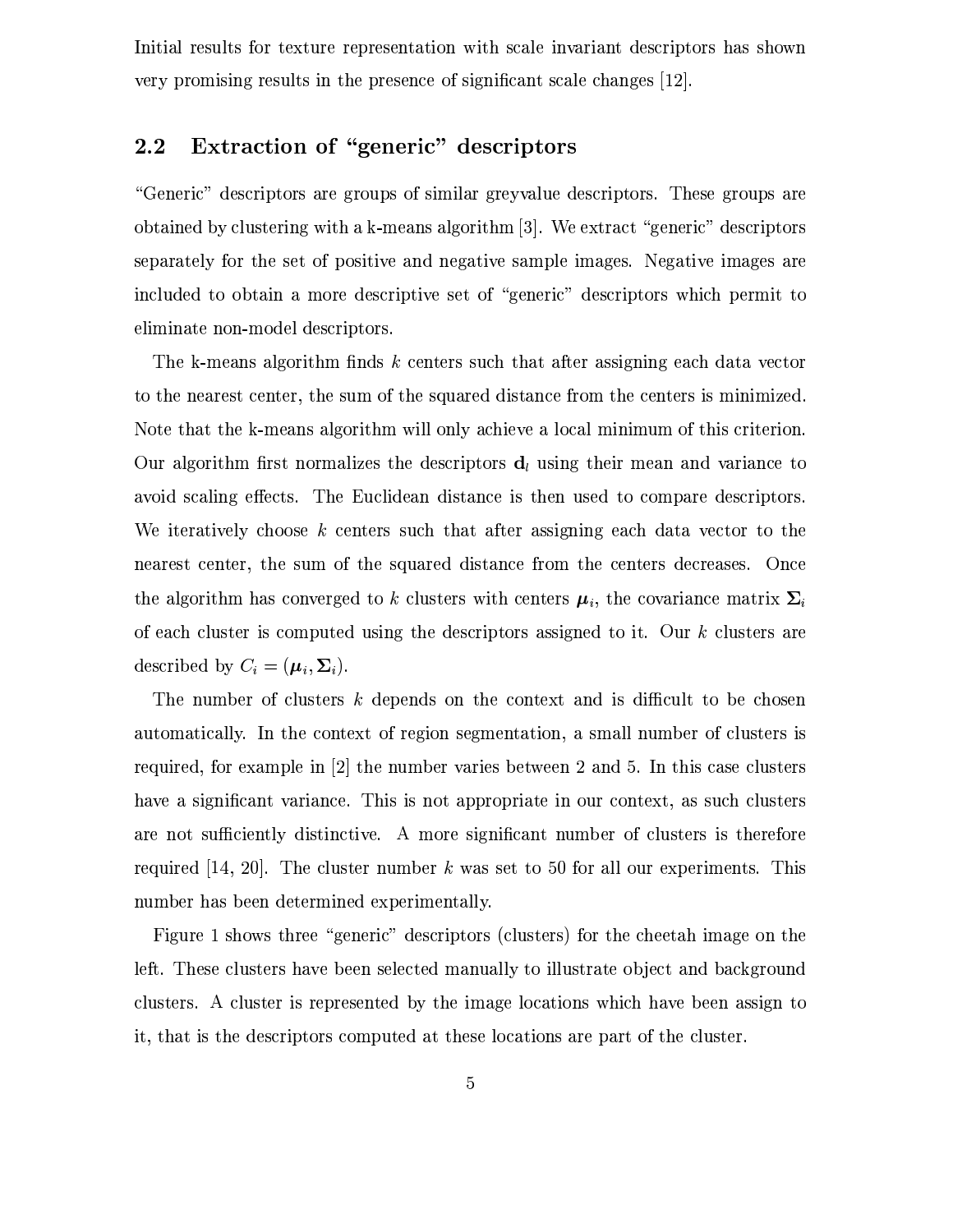

Figure 1: "Generic" descriptors for the cheetah image (on the left). The two images in the middle display "generic" descriptors which characterize the cheetah. The image on the right represents a "generic" descriptor of the background. See text for details.

#### Probability of a "generic" descriptor 2.3

We now define the probability of a "generic" descriptor  $C_i$ . For a pixel location  $p_i$  or equivalently for its greyvalue descriptor  $\mathbf{d}_l$ , the probability  $P(C_i|\mathbf{d}_l)$  is defined by:

$$
P(C_i|\mathbf{d}_l) = \frac{P(\mathbf{d}_l|C_i)P(C_i)}{P(\mathbf{d}_l)} = \frac{P(\mathbf{d}_l|C_i)P(C_i)}{\sum_{j=1}^k P(\mathbf{d}_l|C_j)P(C_j)}
$$
(1)

The probability  $P(\mathbf{d}_l|C_i)$  is computed by approximating the distribution of a "generic" descriptor  $C_i = (\mu_i, \Sigma_i)$  with a Gaussian. Furthermore, we assume that the clusters  $C_i$  are equally probable. Both assumptions are of course only approximations. However, they have shown to give very good results and are therefore appropriate.

We can then select for each image location  $p_i$  and its descriptor  $d_i$  the most probable "generic" descriptor  $C^*$ , that is the one with the maximum probability  $P(C_i|\mathbf{d}_i)$ :

$$
C^*(\mathbf{p}_l) = C^*(\mathbf{d}_l) = \operatorname{argmax}_{C_i} p(C_i|\mathbf{d}_l)
$$
\n(2)

The most probable cluster is stored in a label image at the corresponding pixel location. Labels vary from 1 to  $k$  with  $k$  the number of clusters.

#### "Neighbourhood-frequency" descriptors 3

We use a second layer of information to increase the distinctiveness of our representation. It is based on the "neighbourhood-frequency" descriptors which are more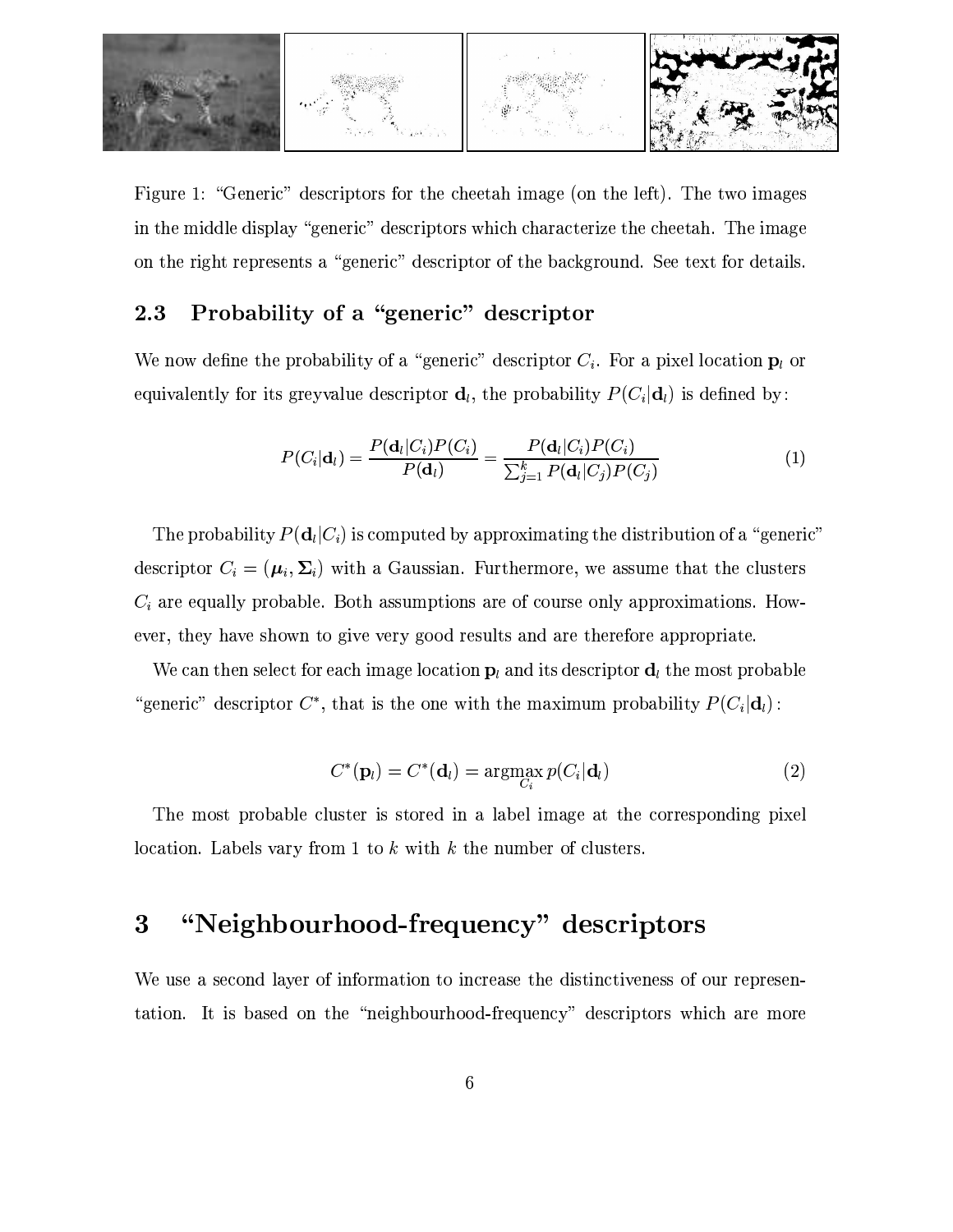distinctive than simple "generic" descriptors. A "neighbourhood-frequency" descriptor represents the frequencies of the "generic" descriptors over a neighbourhood (cf. equation 3). Note that such a descriptor ignores the geometric relationship of the "generic" descriptors and that it is rotationally invariant.

The joint probability of these frequency descriptors is multi-modal; our experiments have shown that it is clearly not sufficient to describe the distribution by its mean and variance. We therefore represent the distribution by a set of clusters. Furthermore, we do not estimate the global joint probability, but the conditional joint probabilities with respect to the descriptor of the center location. This verifies the coherence of the neighbours with respect to the center and represents an additional constraint.

Most of the spatial constraints proposed previously are based on geometric shape information [1, 28]. Geometric shape constraints are valid for object classes which share features that are visually similar and occur in similar spatial configurations. Examples for such classes are faces or cars. Such constraints are not adapted for "textured" deformable objects such as animals, as they do not have similar spatial structure. The geometric structure of a cheetah for example is very different, if it is sitting or standing upright.

Distributions of descriptors over neighbourhoods have been previously used by Schneiderman and Kanade [23]. They use attribute histograms over neighbourhoods. Neighbourhoods are fixed with respect to a reference frame, that is the local distributions have to occur in similar spatial positions. Their model is therefore not adapted to deformable objects.

In the context of image segmentation, Malik et al. [14] compare windowed "texton" histograms, where the windows are centred around the two pixels being compared. This comparison decides on the presence of a region boundary. They do not attempt to learn a model.

#### Extraction of "neighbourhood-frequency" descriptors  $3.1$

In section 2.3 we have introduced a label image. Each label represents the most probable "generic" descriptor for the greyvalue descriptor computed at the image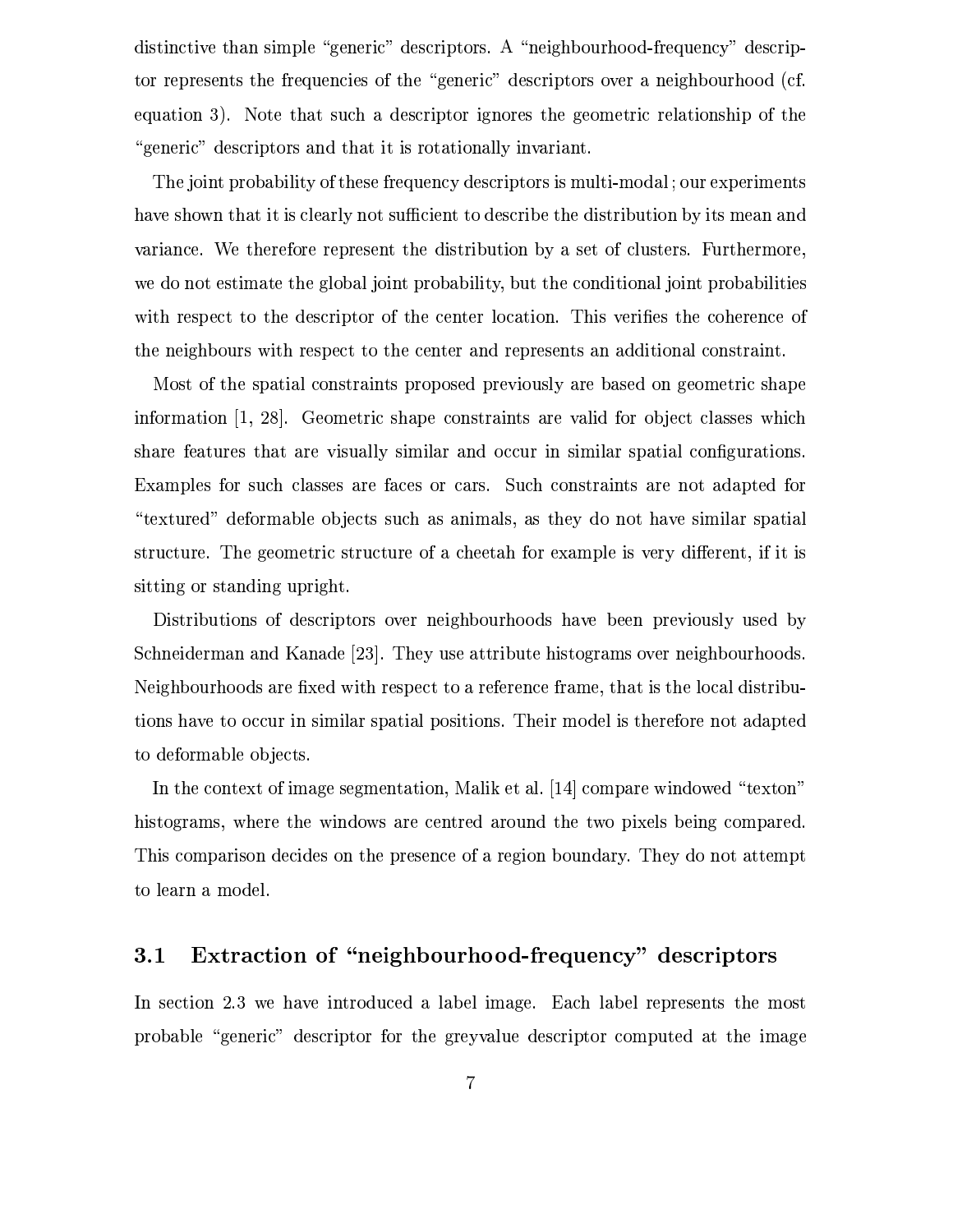location. The label image is used to compute for each image location the frequencies (probabilities) of the "generic" descriptors  $C_i$  over a neighbourhood:

$$
\mathbf{v}_{l} = \begin{pmatrix} P(C_{1}|\mathbf{w}_{l}) \\ P(C_{2}|\mathbf{w}_{l}) \\ \cdots \\ P(C_{k}|\mathbf{w}_{l}) \end{pmatrix} = \begin{pmatrix} \frac{|\{C^{*}(\mathbf{p})=C_{1}|\mathbf{p}\in\mathbf{w}_{l}\}|}{|\mathbf{w}_{l}|} \\ \frac{|\{C^{*}(\mathbf{p})=C_{2}|\mathbf{p}\in\mathbf{w}_{l}\}|}{|\mathbf{w}_{l}|} \\ \cdots \\ \frac{|\{C^{*}(\mathbf{p})=C_{k}|\mathbf{p}\in\mathbf{w}_{l}\}|}{|\mathbf{w}_{l}|} \end{pmatrix}
$$
(3)

where  $\mathbf{w}_l$  is a window centred on the pixel location  $\mathbf{p}_l$  and  $|\mathbf{w}_l|$  is the number of pixels in the window. Note that the "generic" descriptor of the center location is not included, as it is used to compute the conditional joint probability. For our experiments we have used a circular window of radius 10.

The set of frequency vectors  $\mathbf{v}_l$  with the same center label  $C_i$  (same most probable cluster at the center) represents the conditional joint probability of frequencies with respect to the center  $P(\mathbf{v}_l|C^*(\mathbf{p}_l) = C_i)$ . This set of frequency vectors is in the following denoted by  $V_i$ . The distribution of  $V_i$  is multi-modal and the different modes of the distribution are described by a set of clusters  ${V_{ij}}$ . These clusters are obtained with the k-means algorithm; frequency vectors  $v_l$  are compared with the Euclidean distance. Each cluster represents statistically similar neighbourhoods. These clusters are in the following referred to as "neighbourhood-frequency" descriptors. For our experimental results 10 clusters are determined for each "generic" descriptor.

#### Probability of a "neighbourhood-frequency" descriptor  $3.2$

Each image location  $p_i$  is assigned the most probable "generic" descriptor and a neighbourhood descriptor  $\mathbf{v}_l$  is computed from these assignments (cf. equation 3). In the following we determine the most similar "neighbourhood-frequency" descriptor  $V_{ij}$  for an image location  $\mathbf{p}_l$ . The probability  $P(V_{ij}|\mathbf{p}_l)$  of a descriptor  $V_{ij}$  at an image location  $\mathbf{p}_l$  is given by  $P(V_{ij}|\mathbf{v}_l \wedge \mathbf{d}_l)$ :

$$
P(V_{ij}|\mathbf{v}_l \wedge \mathbf{d}_l) = \frac{P(\mathbf{v}_l \wedge \mathbf{d}_l | V_{ij}) P(V_{ij})}{P(\mathbf{v}_l \wedge \mathbf{d}_l)}
$$
  
= 
$$
\frac{P(\mathbf{v}_l | \mathbf{d}_l \wedge V_{ij}) P(\mathbf{d}_l | V_{ij}) P(V_{ij})}{\sum_s \sum_t P(\mathbf{v}_l | \mathbf{d}_l \wedge V_{st}) P(\mathbf{d}_l | V_{st}) P(V_{st})}
$$
(4)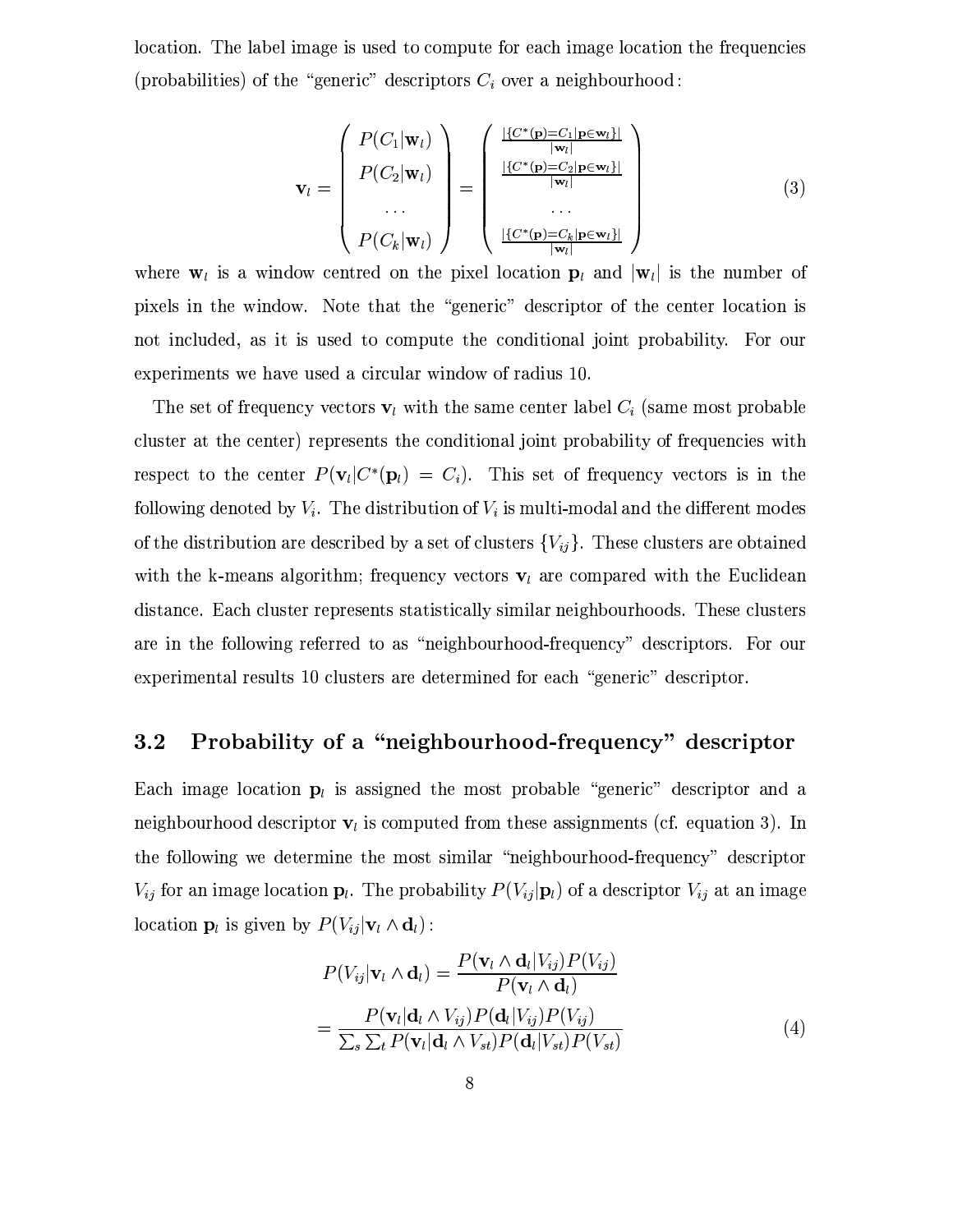We assume in the following that the  $P(V_{ij})$  are equal and that the distribution of a "neighbourhood-frequency" cluster is approximated with a Gaussian  $(\mu_{ij}, \Sigma_{ij})$ . We have  $P(\mathbf{d}_l|V_{ij}) = P(\mathbf{d}_l|C_i)$  and  $P(\mathbf{v}_l|\mathbf{d}_l \wedge V_{ij})$  is defined by:

$$
P(\mathbf{v}_l|\mathbf{d}_l \wedge V_{ij}) =
$$
\n
$$
\begin{cases}\nG(\mathbf{v}_l; \mu_{ij}, \Sigma_{ij}) & \text{if } C^*(\mathbf{d}_l) = C_i \\
0 & \text{otherwise}\n\end{cases}
$$

Note that we need to evaluate  $P(V_{ij}|\mathbf{v}_l \wedge \mathbf{d}_l)$  only if  $C^*(\mathbf{d}_l) = C_i$ , otherwise its value is zero. Equation 4 then simplifies to:

$$
P(V_{ij}|\mathbf{v}_l \wedge \mathbf{d}_l) = \frac{P(\mathbf{v}_l|V_{ij})}{\sum_s P(\mathbf{v}_l|V_{is})}
$$

To compute the significance as well as the retrieval score we select for each image location  $p_l$  the most probable "neighbourhood-frequency" descriptor  $V^*$ , that is the one with the maximum probability  $P(V_{ij}|\mathbf{p}_l)$ :

$$
V^*(\mathbf{p}_l) = V^*(\mathbf{v}_l \wedge \mathbf{d}_l) = \operatorname*{argmax}_{V_{ij}} p(V_{ij}|\mathbf{v}_l \wedge \mathbf{d}_l)
$$
(5)

#### Significance  $\boldsymbol{4}$

The distinctiveness of each "neighbourhood-frequency" descriptor determines its significance for the visual model. We can categorize "neighbourhood-frequency" descriptors as positive and distinctive, positive and not distinctive, background (non relevant parts of the positive sample images) and negative.

We want to identify descriptors which are positive and distinctive. Intuitively, "neighbourhood-frequency" descriptors which appear often in the positive examples and rarely in the negative samples fall into this category. This is captured by our significance measure defined in the following. Note that it is fundamental that nonsignificant descriptors are part of the model. These descriptors are matched to background or negative images and the significance measure eliminates them without using an arbitrary distance threshold. This avoids false positive responses for test images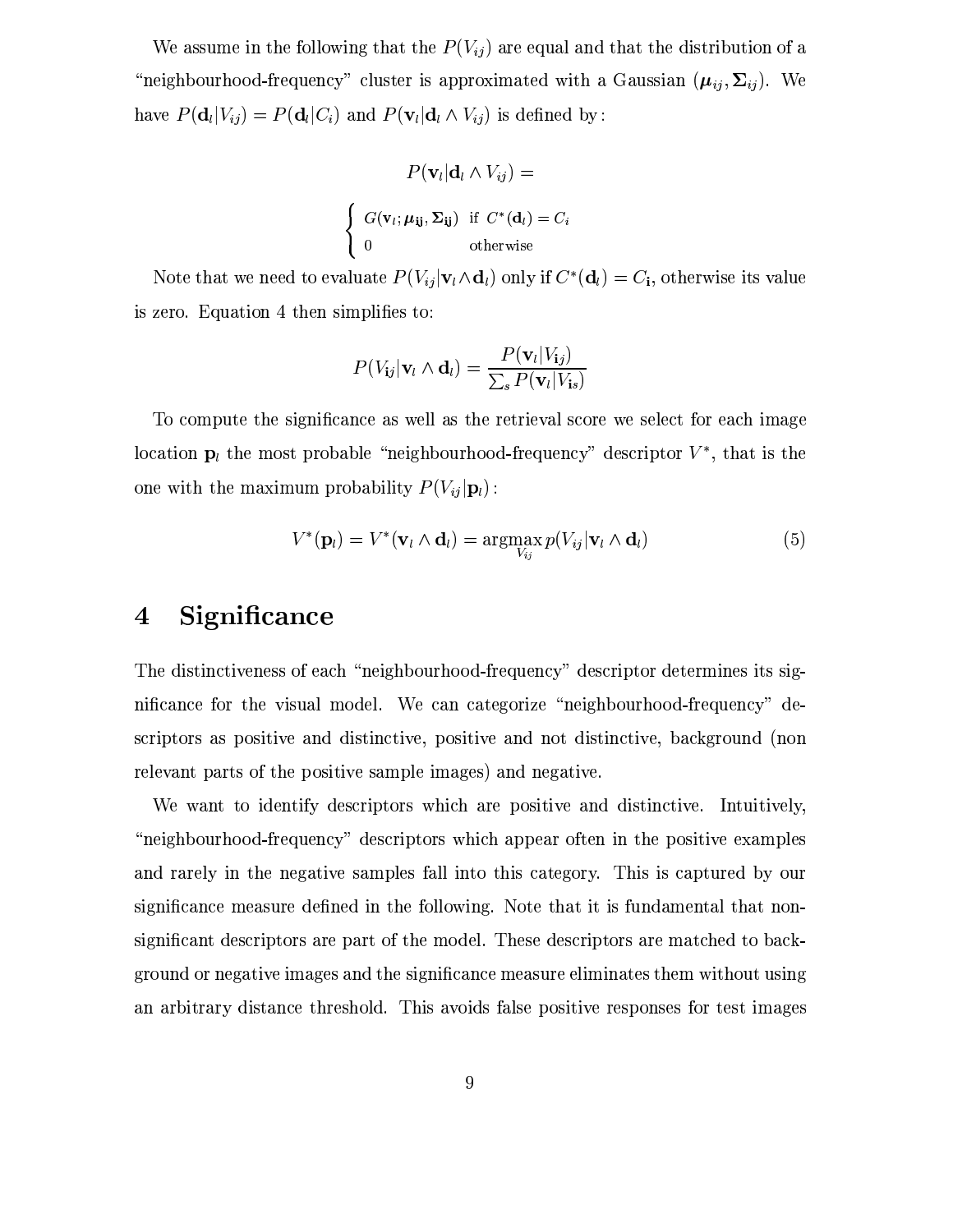which do not contain the model. The importance of negative clusters has been confirmed by Sung and Poggio [24] in the context of learning the distribution of global face patches. Note that the negative distribution can not be characterized in general, but only in a specific context, i.e. for a given set of examples. One-class classifiers [11] avoid this problem and present a possible solution for the general case.

In the following we determine which of the "neighbourhood-frequency" descriptors are significant for the model. For each cluster  $V_{ij}$  we compute its probability for the positive and negative sample images separately. Given a set of  $m$  sample images, for which the probabilities are assumed independent and equal  $(P(I_i) = 1/m)$ , we obtain:

$$
P(V_{ij}|\{I_1, I_2...I_m\}) = \frac{1}{m} \sum_{q=1}^{m} P(V_{ij}|I_q)
$$
 (6)

To compute the probability of a "neighbourhood-frequency" descriptor for an image. we assume the *n* pixel locations  $\mathbf{p}_l$  to be independent and equally probable  $(P(\mathbf{p}_l)$  =  $1/n$ ). Independence is not valid in the case of adjacent pixels. However, modeling inter-pixel dependence is complex and the independence assumption has shown to give very good results and is therefore appropriate. The pixel locations  $\mathbf{p}_l$  are described by the descriptors  $\mathbf{d}_l$  and the "neighbourhood-frequencies"  $\mathbf{v}_l$ :

$$
P(V_{ij}|I) = P(V_{ij}|\{\mathbf{p}_1, \mathbf{p}_2, \dots, \mathbf{p}_n\}) = \frac{1}{n} \sum_{l=1}^n P(V_{ij}|\mathbf{p}_l) =
$$
  

$$
\frac{1}{n} \sum_{l=1}^n \begin{cases} P(V_{ij}|\mathbf{p}_l) & \text{if } V^*(\mathbf{p}_l) = V_{ij} \\ 0 & \text{otherwise} \end{cases}
$$
 (7)

Note that we only include the probability of the most probable "neighbourhoodfrequency" descriptor. This avoids the accumulation of insignificant probabilities and corresponds to the retrieval algorithm which takes into account only the most probable descriptor. The above equations compute the probability of a descriptor  $V_{ij}$ for a set of positive sample images  $P(V_{ij} | \{I_{pos}\})$  as well as for a set of negative sample images  $P(V_{ij}|{I_{neg}})$ . The significance of descriptor  $V_{ij}$  for a model M is then defined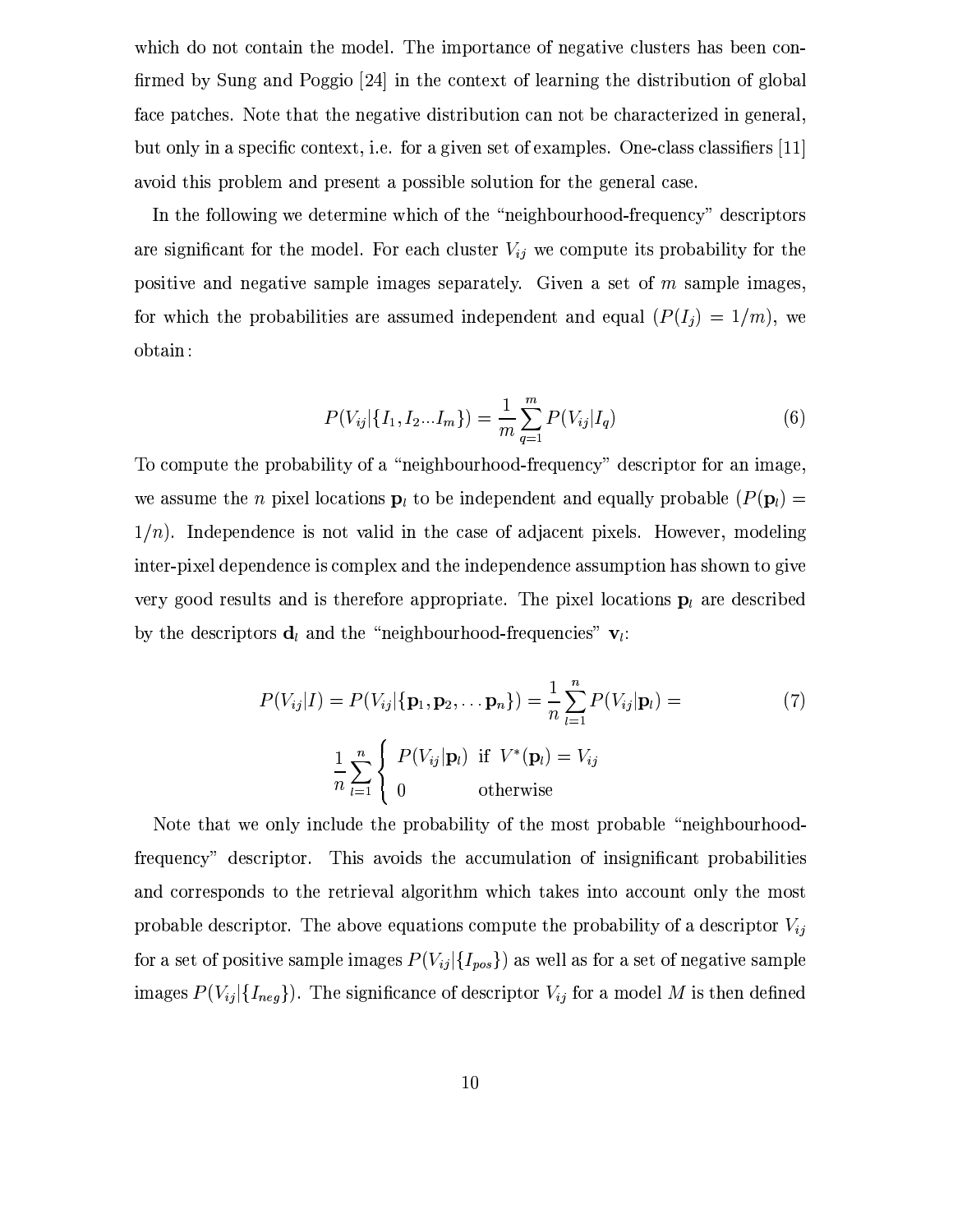as follows:

$$
Sig(V_{ij}|M) = \frac{P(V_{ij}|\{I_{pos}\})}{P(V_{ij}|\{I_{pos}\}) + P(V_{ij}|\{I_{neg}\})}
$$

The values of this significance measure vary between 0 and 1. If the value is close to one, the "neighbourhood-frequency" descriptor is significant, that is relevant for the model. For example a "spatial" descriptor which has close to zero probability in the negative images and high probability in all or most of the positive examples is significant.

#### Retrieving images  $\overline{5}$

In the previous sections we have constructed a visual model M from a set of positive and negative images. This model is described by a set of "generic" descriptors, a set of "neighbourhood-frequency" descriptors and the significance of each "neighbourhoodfrequency" descriptor. In the following we want to retrieve images which contain instances of this visual model as well as localize instances of the model in these images.

We retrieve and localize instances of a model using a probabilistic score. The first step is to compute the model probability for an individual pixel  $P(M|\mathbf{p}_l)$ . This probability is based on the most probable "generic" descriptor and the most probable "neighbourhood-frequency" descriptor.  $P(M|\mathbf{p}_l)$  is determined as follows:

1. For pixel location  $\mathbf{p}_l$  we compute its descriptor  $\mathbf{d}_l$ .

2. For descriptor  $\mathbf{d}_l$  we obtain the probabilities  $P(C_i|\mathbf{d}_l)$  using equation (1). We then determine the most probable cluster  $C^*(d_i)$  as described by equation (2).

3. The "neighbourhood-frequency" descriptor  $v_i$  is computed for the neighbourhood of pixel  $\mathbf{p}_l$ . Note that for each pixel in the neighbourhood, the most probable "generic" descriptor has to be determined.

4. The probabilities  $P(V_{ij}|\mathbf{v}_l \wedge \mathbf{d}_l)$  are computed using equation (4) and the most probable "neighbourhood-frequency" descriptor  $V^*(v_l \wedge d_l)$  is determined as described by equation  $(5)$ .

5. If  $\text{Sig}(V^*(\mathbf{p}_l)|M)$  is below a threshold t, the probability  $P(M|\mathbf{p}_l)$  is set to zero. t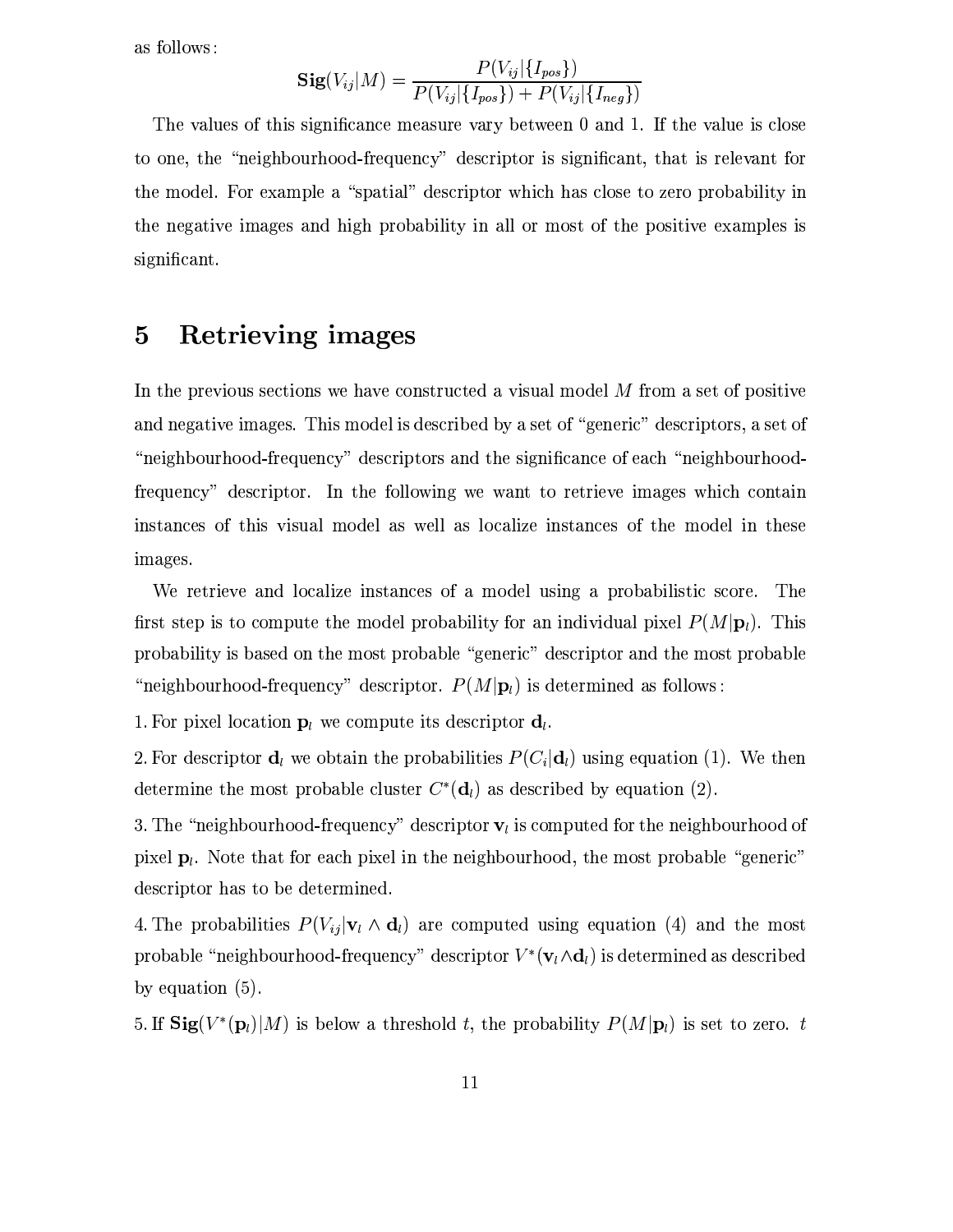equals 0.5 in our experiments, that is  $\mathbf{p}_l$  is rejected if it is more likely to belong to a negative sample.

6. The score of a pixel is computed by

$$
P(M|\mathbf{p}_l) = P(C^*(\mathbf{p}_l)|\mathbf{d}_l)P(V^*(\mathbf{p}_l)|\mathbf{v}_l \wedge \mathbf{d}_l)\mathbf{Sig}(V^*(\mathbf{p}_l)|M)
$$

For retrieval we determine the probability of a model given an image. If the  $n$  pixel locations  $\mathbf{p}_l$  are assumed independent and equivalently probable, this probability can be computed by:

$$
P(M|I) = P(M|\{\mathbf{p}_1, \mathbf{p}_2, \ldots \mathbf{p}_n\}) = \frac{1}{n} \sum_{l=1}^n P(M|\mathbf{p}_l)
$$

Note that the above equation summarizes pixel-based probability scores. It assumes independence of pixel locations which is in general not valid. We should obtain different scores if significant pixels are spread out over the image or localized in a region. This should be taken into account when computing our score and is currently under investigation.

To localize instance of models in images, we select pixels with high probabilities (see for example figure 4). Selecting such pixels is only a crude method which can easily be improved, for example by including region segmentation [18]. Our results are however already more than satisfactory.

#### 6 **Experimental results**

For our experimental results we construct models from 15 sample images (5 positive and 10 negative). This corresponds to a realistic setting where negative examples are more easily available. The number of "generic" descriptors is 50 and the number of spatial clusters for one "generic" descriptor is 10. The radius of the neighbourhood window is 10.

Our database contains 600 images of the corel dataset and 60 face images. We learn and test 4 different models : a zebra model (more precisely a zebra texture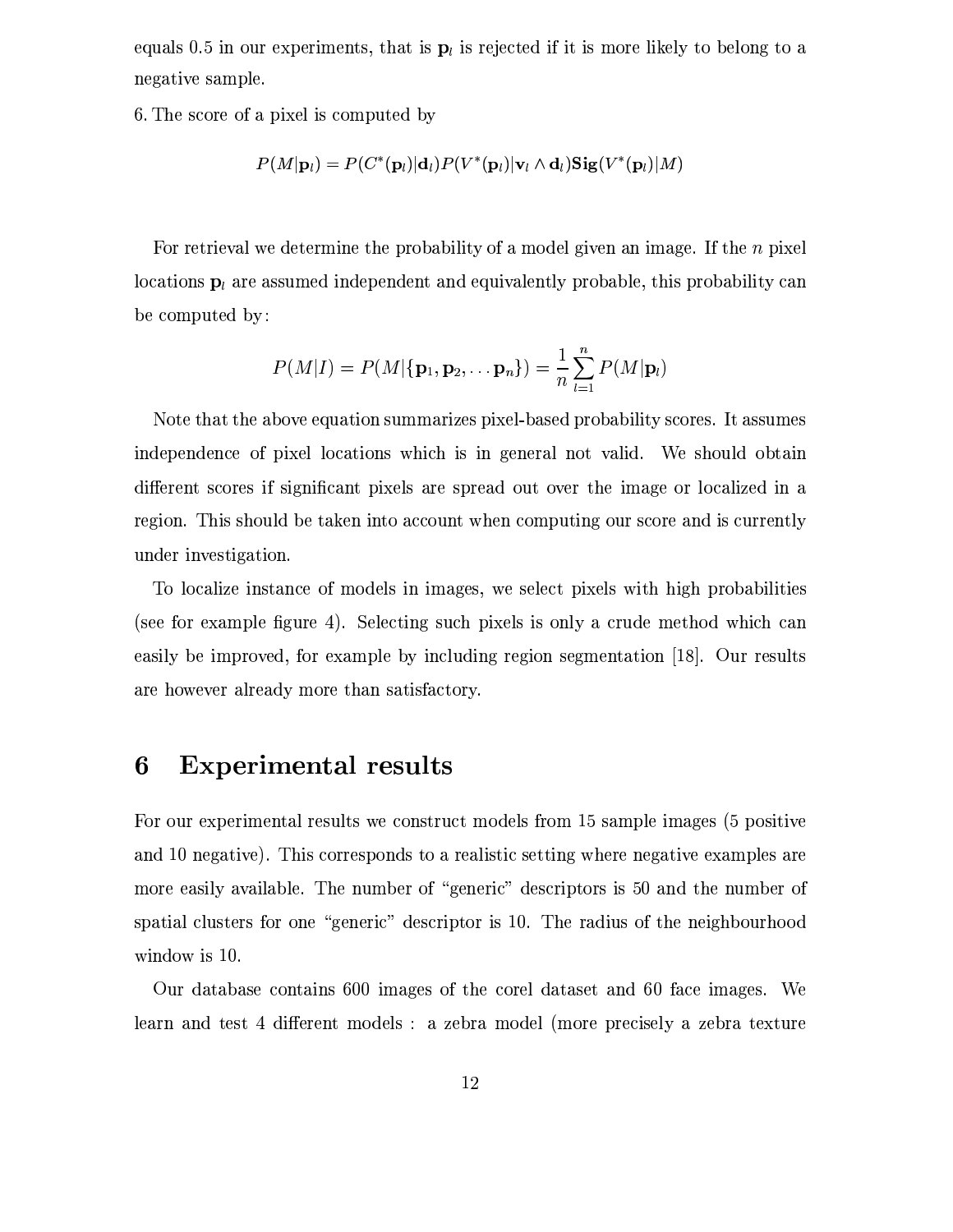

Figure 2: Retrieval results. The top row shows a subset of the training images (3) positive and 2 negative examples). The remaining rows show the first 15 retrieved images ordered by their score (from left to right and from top to bottom).

model), a cheetah model, a giraffe model and a face model. Our database contains approximatively 60 images of each category, 5 of which are part of the training set and excluded from the test set. Equivalently, negative examples of the training set are not included in the test set. Retrieval results are evaluated by computing precision as a function of recall. Precision is the number of relevant images retrieved relative to the total number of retrieved images. Recall is the number of relevant images retrieved relative to the total number of relevant images in the database.

The top row of figure 2 shows a subset of the training images (3 positive and 2) negative examples) used to learn the zebra model. The remaining rows display the first 15 retrieved images ordered by their probability score (from left to right and from top to bottom). The 14 most similar images are zebras; the 15th image is incorrectly retrieved. This incorrect retrieval is due to high probabilities for the branches which are visually similar to zebra stripes. The precision/recall graph is shown in figure 3. Results are comparable to those of other systems which manually extract objects.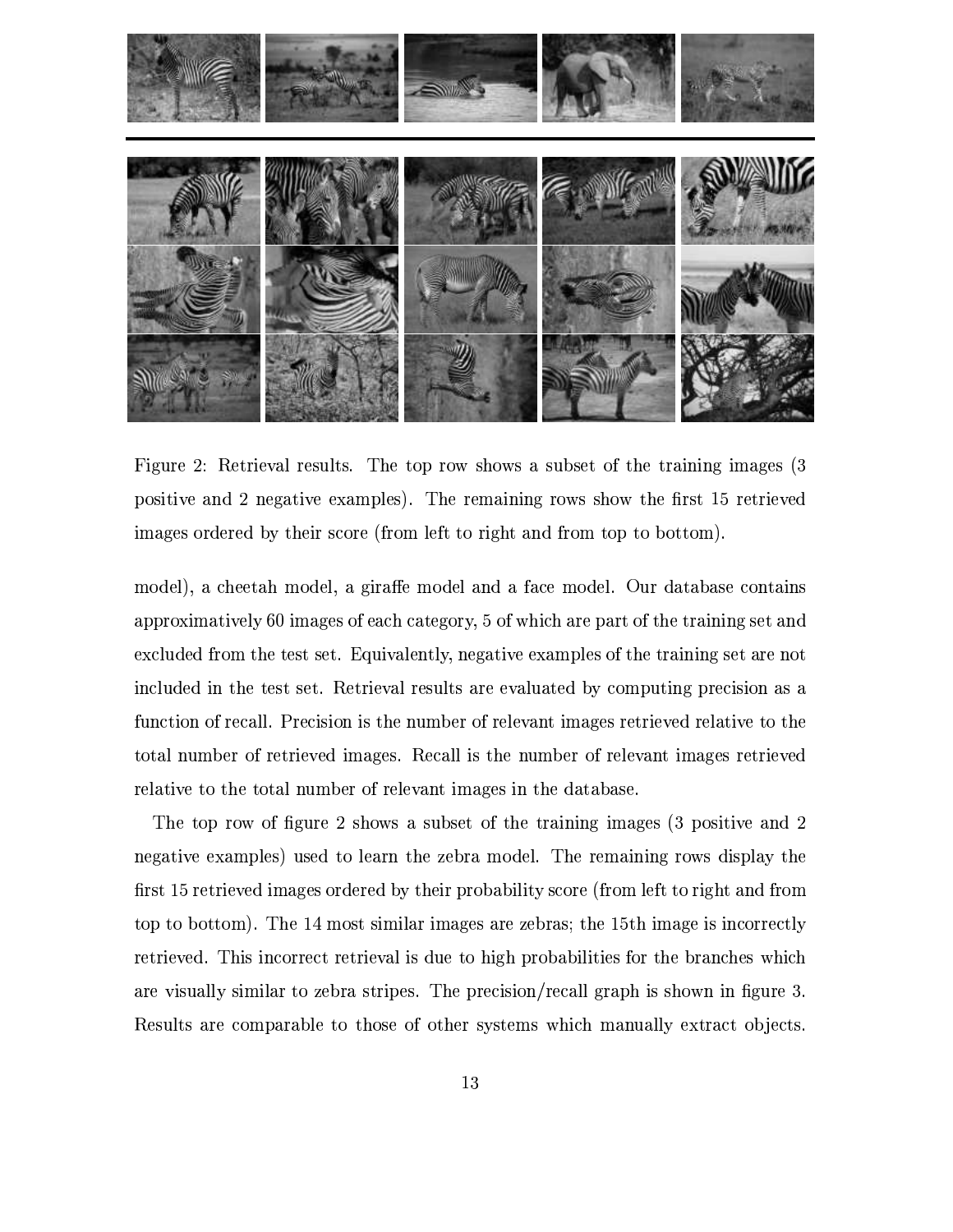Moreover, our method can localize the model in a retrieved test image by selecting locations with a high score. Results of localizing the zebra model are presented in figure 4. The locations with high scores are displayed in black. The body of the animal and three of its legs are correctly detected.



Figure 3: Precision as a function of recall for the zebra model.





Figure 5 compares retrieval results for three different cheetah models; each model is learnt for a different set of training images. We can observe that the retrieval results for the different models are very similar. The performance does not depend on the initially chosen model images. Figure 6 displays a result for localization. We can notice that the three cheetahs are correctly localized. Equivalent results were obtained for the giraffe model.

Results for faces are displayed in figure 7. The graph for precision/recall is equivalent to those obtained for "textured" animals. The performance is in fact slightly better. This can be explained by the test images used: the faces have all the same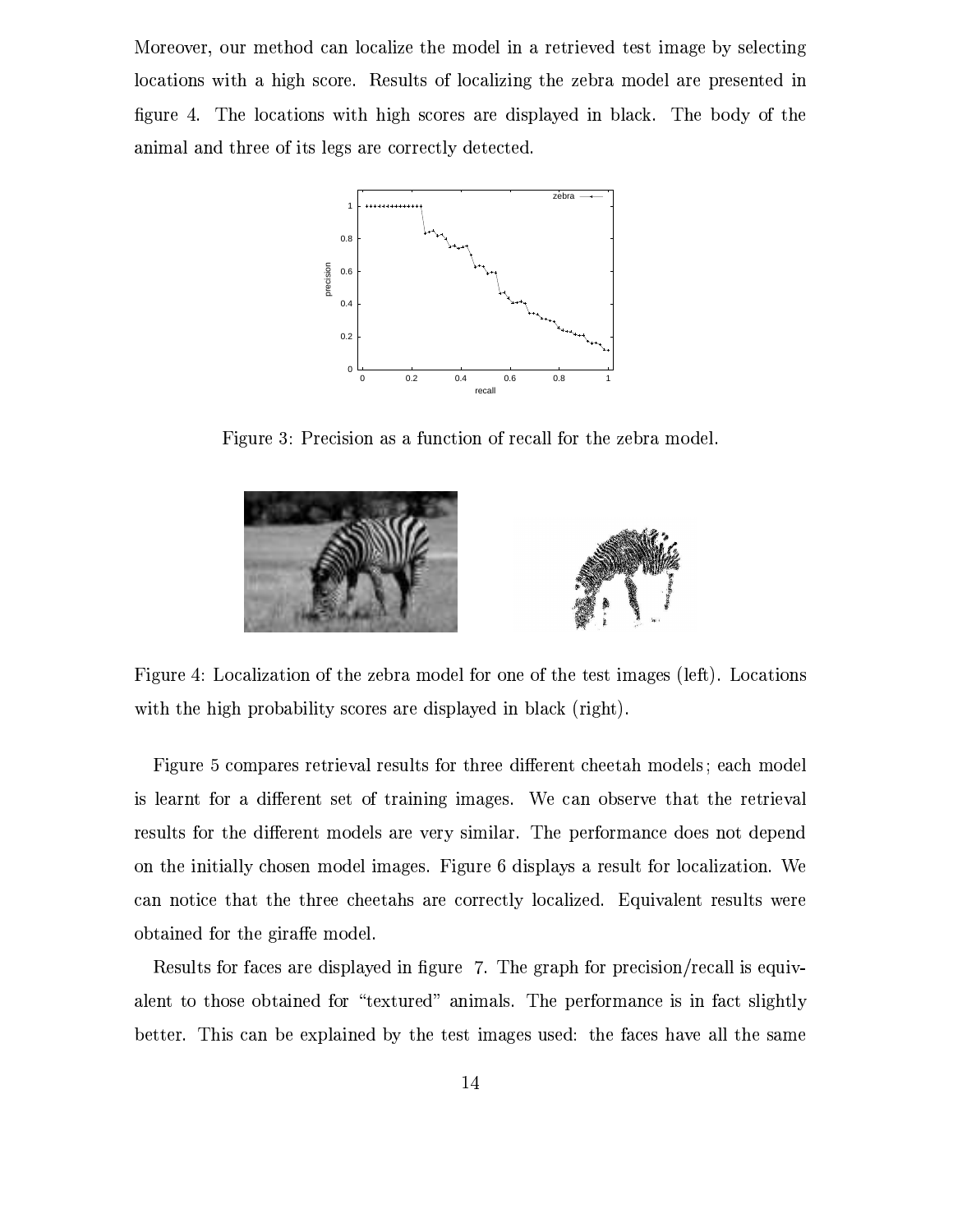size and are in front of a simple background. Figure 8 shows a result for localization as well as a few of the "neighbourhood-frequency" clusters of the face (selected manually). Note the quality of these clusters. Eyes and mouth correspond to separate clusters and are well localized. The eyes are represented by two clusters, one for the inner part and one for the outer part of the eye.

Compared to an existing face detector [23], our results are not as good. However, this approach has been explicitly designed for faces, while our approach is general and uses only a weak neighbourhood structure. Our goal was to show that our representation is appropriate for textured objects as well as for highly structured ones. Note that we can represent any kind of texture which can be characterized by statistical neighbourhood distributions, that is regular or stochastic textures.



Figure 5: Precision as a function of recall for three different cheetah models. Each model is learnt from a different set of training images.



Figure 6: Localization of the cheetah model for one of the test images (left). Locations with high probability scores are displayed in black (right).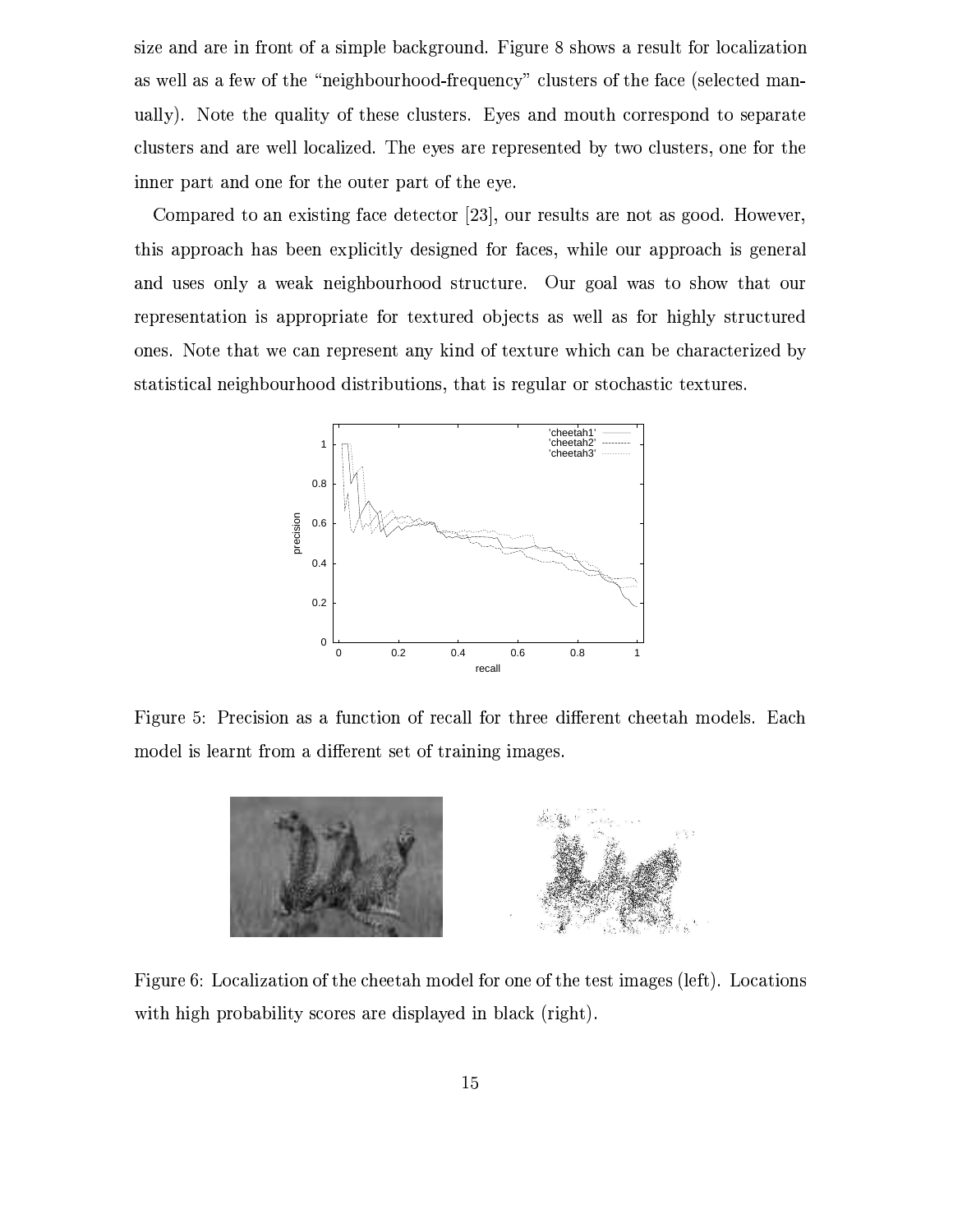

Figure 7: Precision as a function of recall for the face model.



Figure 8: (b) Localization of the face model for one of the test images (a). Each "neighbourhood-frequency" cluster is represented by a different greyvalue. (c) and (d) show three of these clusters: (c) Two clusters which correspond to the eyes. (d) A cluster which corresponds to the mouth.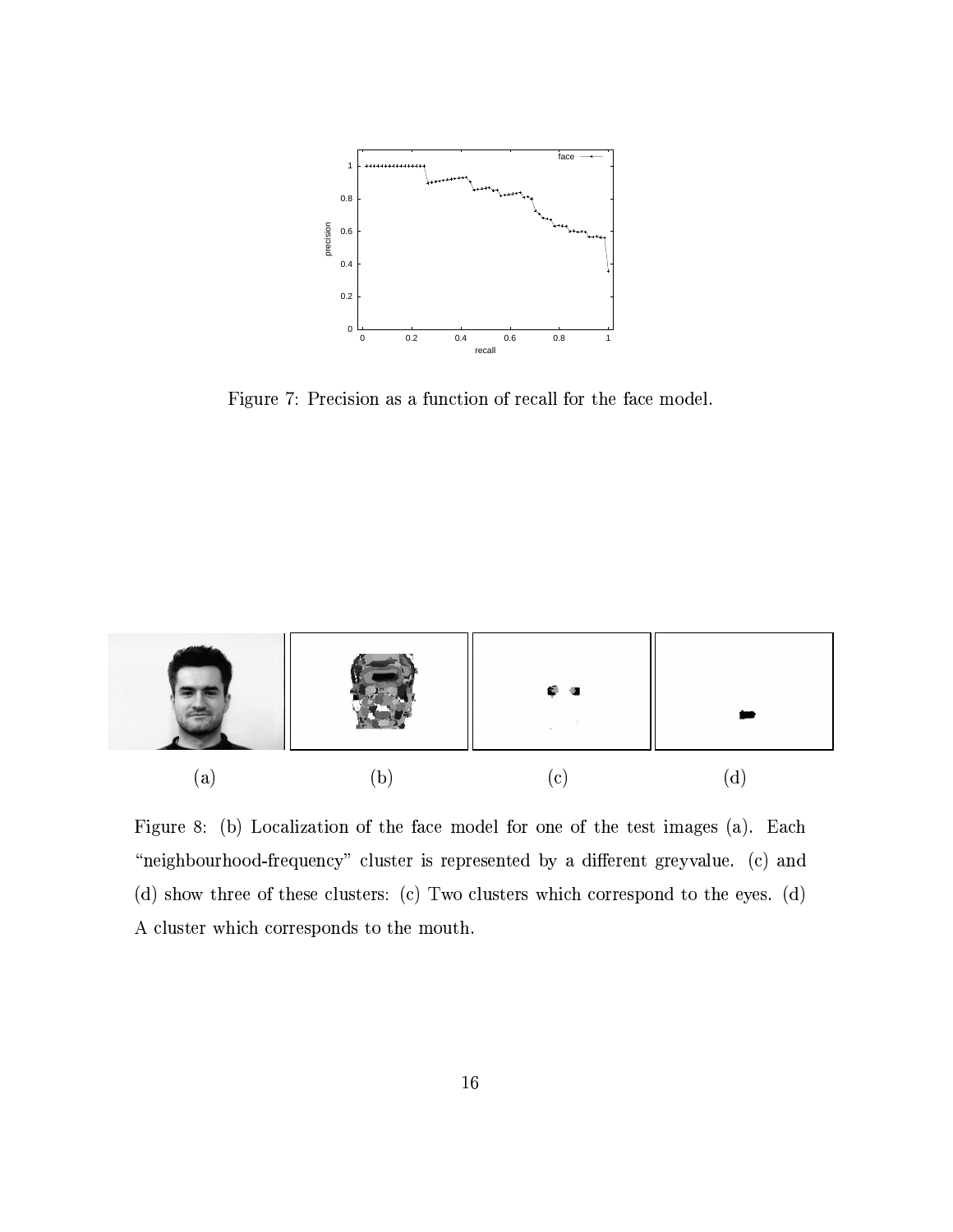#### $\overline{7}$ Conclusion and discussion

We have presented a novel approach for learning visual models which significantly improves on the state of the art. It presents the following three advantages. The first is our two-layer image description which captures efficiently "texture-like" visual The second is the learning algorithm which is weakly supervised and structure. therefore does not require manual extraction of objects or features. It automatically learns an appropriate representation of the model. The third is the independence of region segmentation and feature extraction which are never perfect.

Finally, we mention four extensions which we are currently investigating. The first is to learn which components of our multi-valued generic descriptors are significant. that is most appropriate to describe the object. The second is to improve the clustering algorithm and to automatically select the number of clusters. The third is to include global constraints, for example by modelling relations between parts [6] or by segmenting regions  $[18]$ . The fourth extension is to add relevance feedback, that is to improve the model over time by user interaction or by tracking in video sequences.

## References

- [1] Y. Amit and D. Geman. A computational model for visual selection. Neural *Computation*,  $11(7):1691-1715$ , 1999.
- [2] S. Belongie, C. Carson, H. Greenspan, and J. Malik. Color-and texture-based image segmentation using EM and its application to content-based image retrieval. In Proceedings of the 6th International Conference on Computer Vision, *Bombay, India, pages 675-682, January 1998.*
- [3] C. M. Bishop. *Neural Networks for Pattern Recognition*. Oxford University Press, 1995.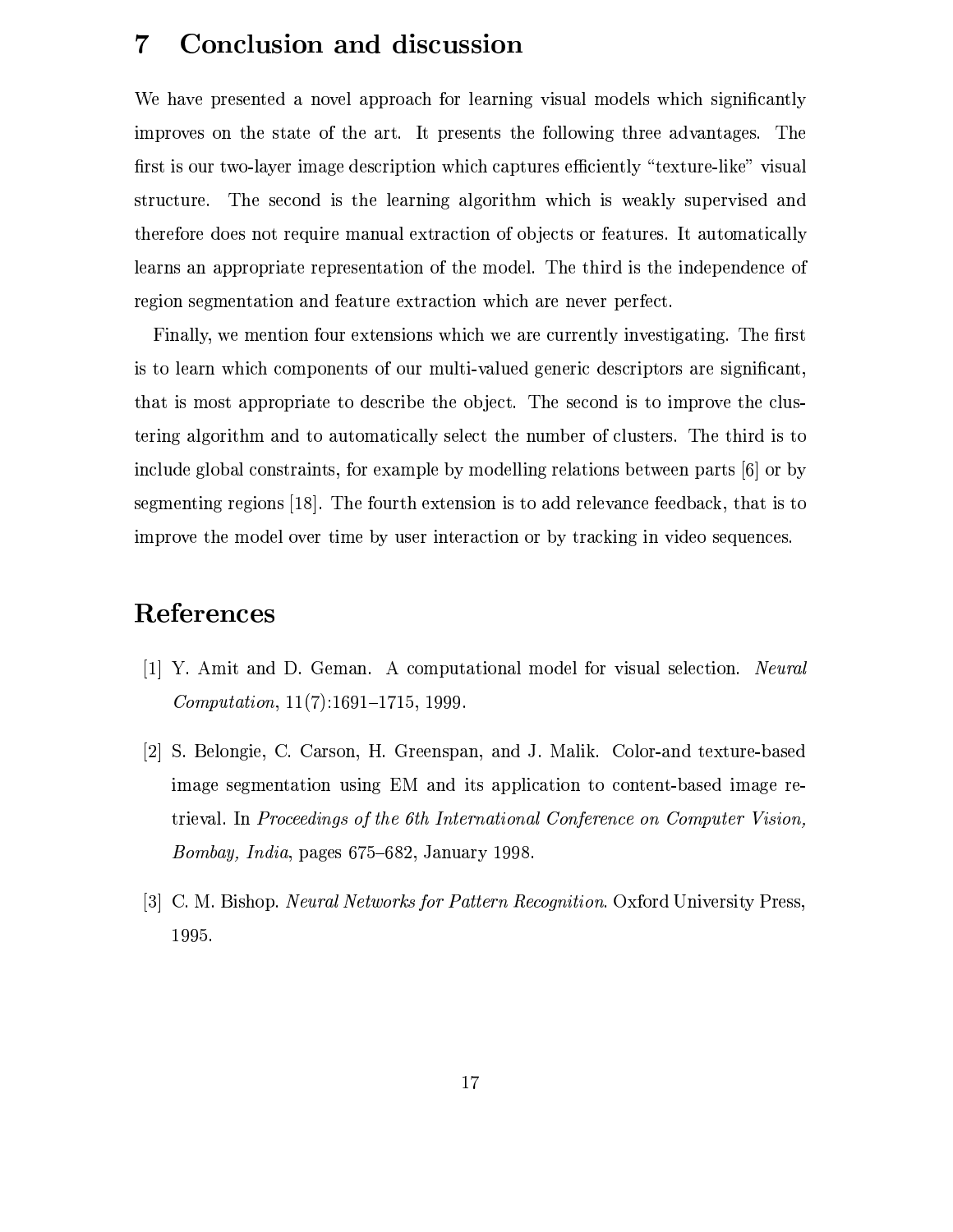- [4] A. Cozzi, B. Crespi, F. Valentinotti, and F. Worgotter. Performance of phasebased algorithms for disparity estimation. Machine Vision and Applications.  $9(5/6):334-340.1997.$
- [5] R. Duda and P. Hart. Pattern Classification and Scene Analysis. Wiley-Interscience, 1973.
- [6] D.A. Forsyth and M.M. Fleck. Body plans. In Proceedings of the Conference on Computer Vision and Pattern Recognition, Puerto Rico, USA, pages 678–683, 1997.
- [7] D. Gabor. Theory of communication. *Journal I.E.E.*,  $3(93):429 457$ , 1946.
- [8] A.K. Jain and F. Farrokhnia. Unsupervised texture segmentation using Gabor filters. Pattern Recognition, 24(12):1167-1186, December 1991.
- [9] J.J. Koenderink and A.J. van Doorn. Representation of local geometry in the visual system. *Biological Cybernetics*, 55:367-375, 1987.
- [10] S. Konishi and A.L. Yuille. Statistical cues for domain specific image segmentation with performance analysis. In Proceedings of the Conference on Computer Vision and Pattern Recognition, Hilton Head Island, South Carolina, USA, pages  $125 - 132$ , 2000.
- [11] C. Lai, D. Tax, R. Duin, E. Pekalska, and P. Paclik. One-class classifiers for image database retrieval. In *Multiple Classifier Systems*, pages 212-221, 2002.
- [12] S. Lazebnik, C. Schmid, and J. Ponce. Sparse texture representation using affineinvariant neighborhoods. In Proceedings of the Conference on Computer Vision and Pattern Recognition, Madison, Wisconsin, USA, 2003.
- [13] T. Lindeberg. Feature detection with automatic scale selection. International *Journal of Computer Vision,*  $30(2)$ :79-116, 1998.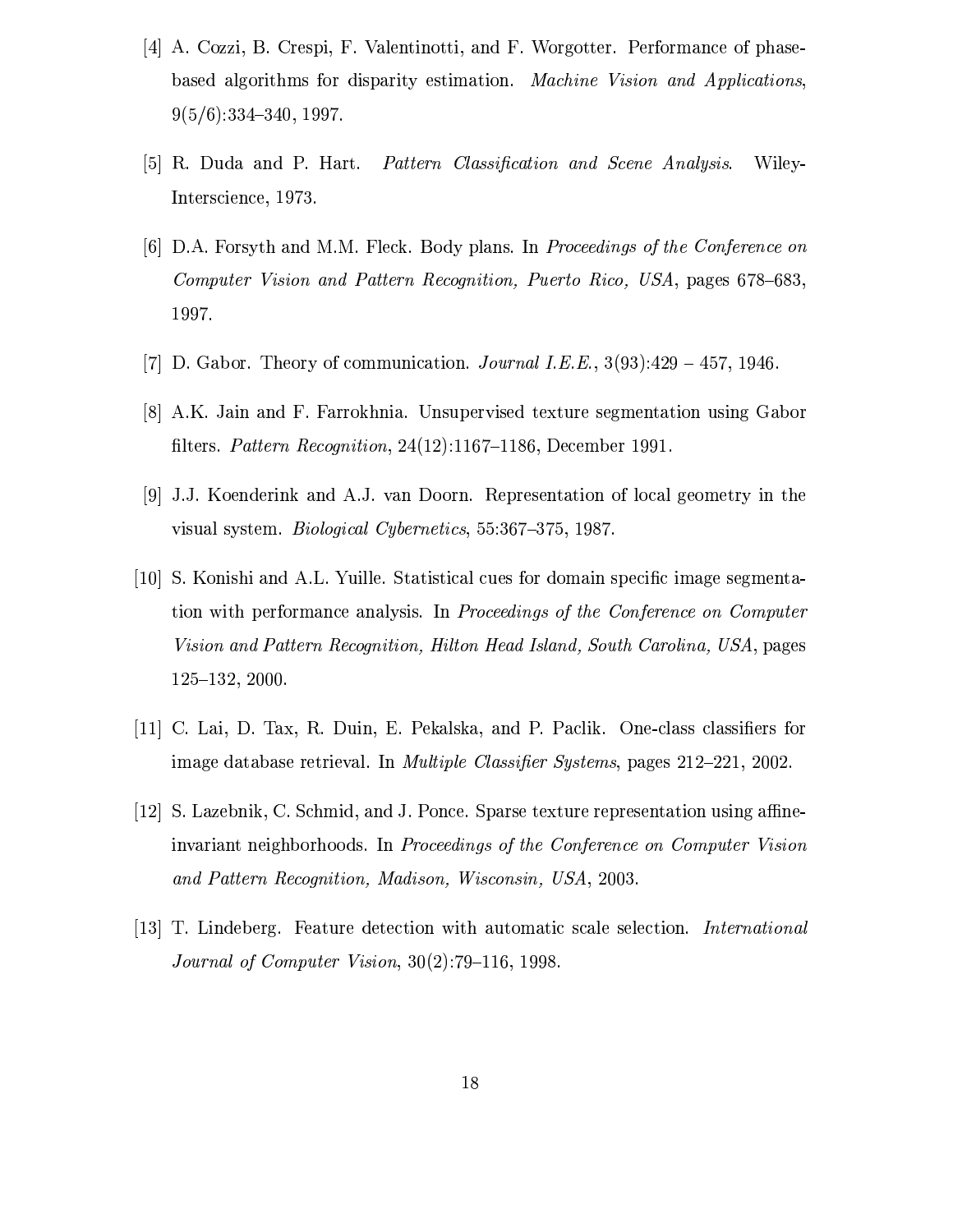- [14] J. Malik, S. Belongie, J. Shi, and T. Leung. Textons, contours and regions: Cue integration in image segmentation. In Proceedings of the 7th International Conference on Computer Vision, Kerkyra, Greece, pages 918–925, 1999.
- [15] K. Mikolajczyk and C. Schmid. Indexing based on scale invariant interest points. In Proceedings of the 8th International Conference on Computer Vision, Vancouver, Canada, pages 525-531, 2001.
- [16] W. Niblack, R. Barber, W. Equitz, M. Fickner, E. Glasman, D. Petkovic, and P. Yanker. The QBIC project: Querying images by content using color, texture and shape. In Proceedings of the SPIE Conference on Geometric Methods in Computer Vision II, San Diego, California, USA, February 1993.
- [17] C. Papageorgiou and T. Poggio. A trainable system for object detection. *Inter*national Journal of Computer Vision, 38(1):15-33, 2000.
- [18] N. Paragios and R. Deriche. Geodesic active regions for supervised texture segmentation. In Proceedings of the 7th International Conference on Computer Vision, Kerkyra, Greece, pages 926–932, 1999.
- [19] A.L. Ratan, O. Maron, W.E.L. Grimson, and T. Lozano-Pérez. A framework for learning query concepts in image classification. In *Proceedings of the Con*ference on Computer Vision and Pattern Recognition, Fort Collins, Colorado, USA, pages  $423-429$ , 1999.
- [20] T.D. Rikert, M.J. Jones, and P. Viola. A cluster-based statistical model for object detection. In Proceedings of the 7th International Conference on Computer Vision, Kerkyra, Greece, pages 1046–1053, 1999.
- [21] Y. Rubner and C. Tomasi. Texture-based image retrieval without segmentation. In Proceedings of the 7th International Conference on Computer Vision, Kerkyra, *Greece*, volume 2, pages 1018–1024, 1999.